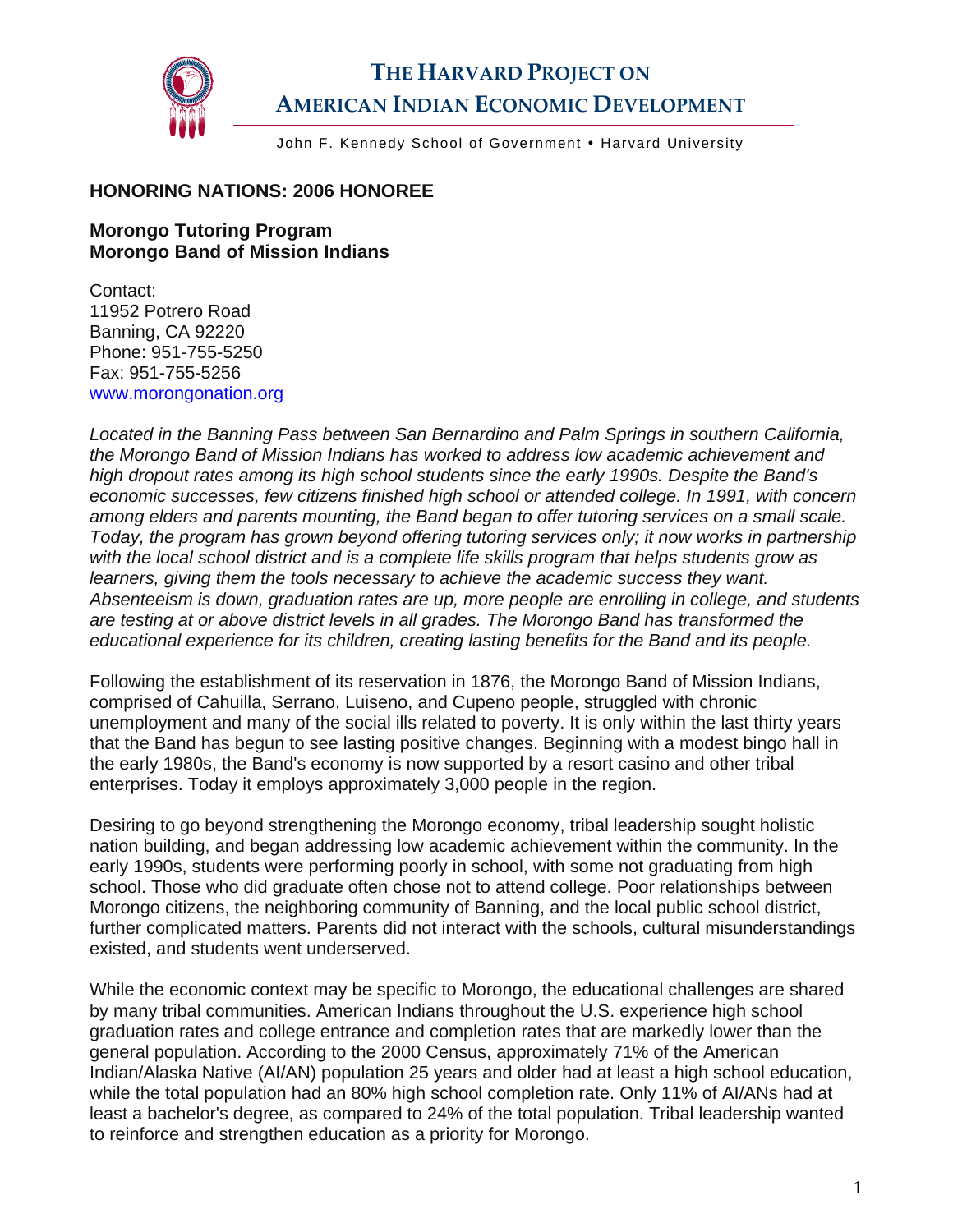The Morongo Band believes educational success will provide its citizens with a stable foundation for individuals, families, and the community. In 1991, the Morongo Band hired its first tutor to improve academic skills, accelerate reading levels, identify at-risk students early, and develop self-esteem. The tutor went to each of the schools within the Banning district and worked with students individually, built relationships with teachers and administrators, and bridged communications between Morongo families and the schools. In seven years, the one-on-one tutoring made a noticeable impact on the academic performance of students and the Band began to invest more in the Tutoring Program.

Today, the Program has 15 full-time tutors, including a Morongo descendent. Through close cooperation with the Banning district, Morongo tutors work seamlessly inside the Banning schools during school hours, and the Band has expanded its offerings to include after-school services, a summer program, and even early childhood help. The Morongo Tutoring Program has increased graduation rates; improved relationships between schools, parents, and students; helped to make education a top priority for the Band and its citizens; and established the Band as an effective sovereign in regard to its neighbors. These successes are attributable to a number of factors, including the hiring of high quality and caring individuals, remaining flexible to handle and anticipate new situations, striving continually for effective communication inside and outside the organization, and injecting itself professionally into another government's school district.

The Morongo Tutoring Program assists students in specific subject areas to improve school performance. It also nurtures and assists the development of life-long learners. Even as knowledge within specific subject areas is honed, a priority is placed on fostering internal motivations for students. For example, the summer program curriculum is built upon a general theme. The 2006 theme was water and students were given related assignments such as learning about marine animals. Students conduct independent research using materials from the internet and other sources, then engage in problem solving. Tutors help students to formulate questions, providing guidance when necessary. From early childhood to high school, the Program teaches life skills and provides continuous support, encouragement, and specific subject matter tutoring in order to maximize the chance that Morongo students will succeed in school and ultimately make a lasting contribution to the nation.

Academic achievement is supported through creative learning environments. All Morongo students can access the Tutoring Center facility, complete with computers, printers, and a library. There are also private desks and rooms for group work. During the summer school session, the Center is transformed according to its selected theme. For the water theme in 2006, a number of aquariums with live fish, turtles, and sea monkeys were displayed, and the tutors transformed their work spaces with materials on the water cycle and cultural knowledge from a number of Native nations.

One of the factors key to the Tutoring Program's success is its strong partnership with the Banning school district. Tutors work on-site and are regarded by the schools as employees of the district, working with Morongo students in designated classrooms or offices. Whether helping students on a school project or providing counseling on class options, the tutors are trusted and appreciated resources for the school district. They attend to the direct educational needs of students and provide academic guidance, monitor assignments and attendance, and mark milestones toward graduation. District faculty and administrators see the tutors and the Program as critical assets in that the tutors are valued supplemental educators, counselors, and communicators between the schools and families.

The Tutoring Program has demonstrated its effectiveness in a number of impressive ways. From 2003 to 2006, the Band reported a 94% graduation rate of tribal citizens and an 89% graduation rate of citizens and second generation descendents. In the 2005-2006 academic year, the afterschool program averaged 37 participants while the summer program enjoyed its largest